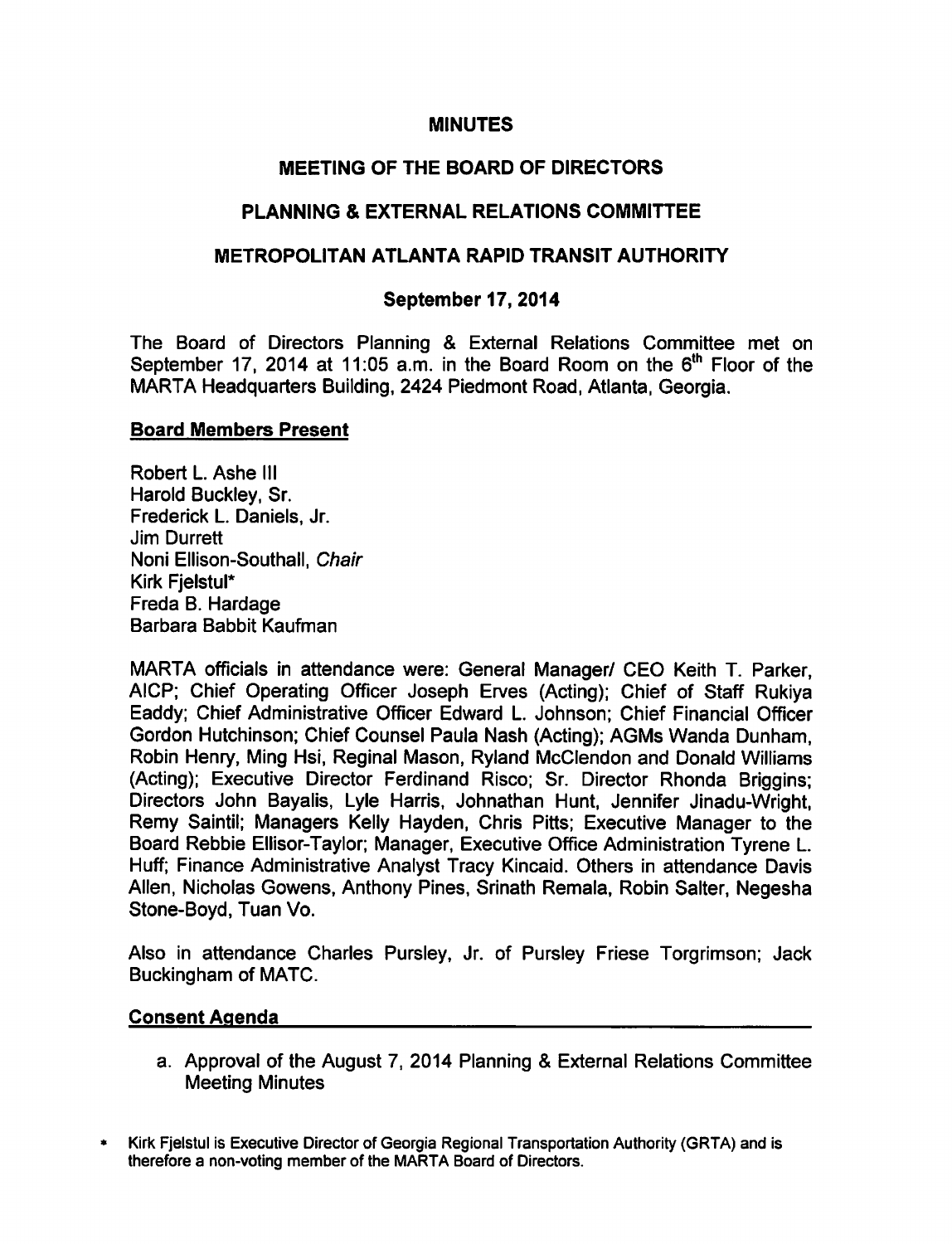On motion by Mr. Durrett seconded by Mr. Buckley the Consent Agenda was unanimously approved by a vote of 4 to 0,  $5<sup>*</sup>$  members present.

### Individual Agenda

#### Briefing - Results of the Public Hearings for December 2014 Service **Changes**

Ms. Briggins briefed the Committee on Results of the Public Hearing for December 2014 Service Changes.

The MARTA Act and the MARTA Service Standards require public input and consideration before bus service modifications are approved by the MARTA Board for implementation. Public Hearings were held:

- $\triangleright$  September 8, 2014 at Alpharetta High School (Fulton County) and MARTA Headquarters (City of Atlanta)
- $\triangleright$  September 9, 2014 at South Fulton Service and Government Center (Fulton County)

### Advertisement

- AJC
- ACE III/Champion
- Crossroads & So DeKalb County
- Neighbor Newspapers
- Mundo Hispanico
- Social Media (Facebook, Twitter, website)

### Electronic Notice Distribution

- Distributed to all 26 Neighborhood Planning Units (NPU) within the City of Atlanta
- Senior Centers (63)
- Email Blast to Outreach Database

### Flyer Distribution LEP Communities

- Chinese Community Center
- Dinho Super Market
- Vietnamese Market/Buford Highway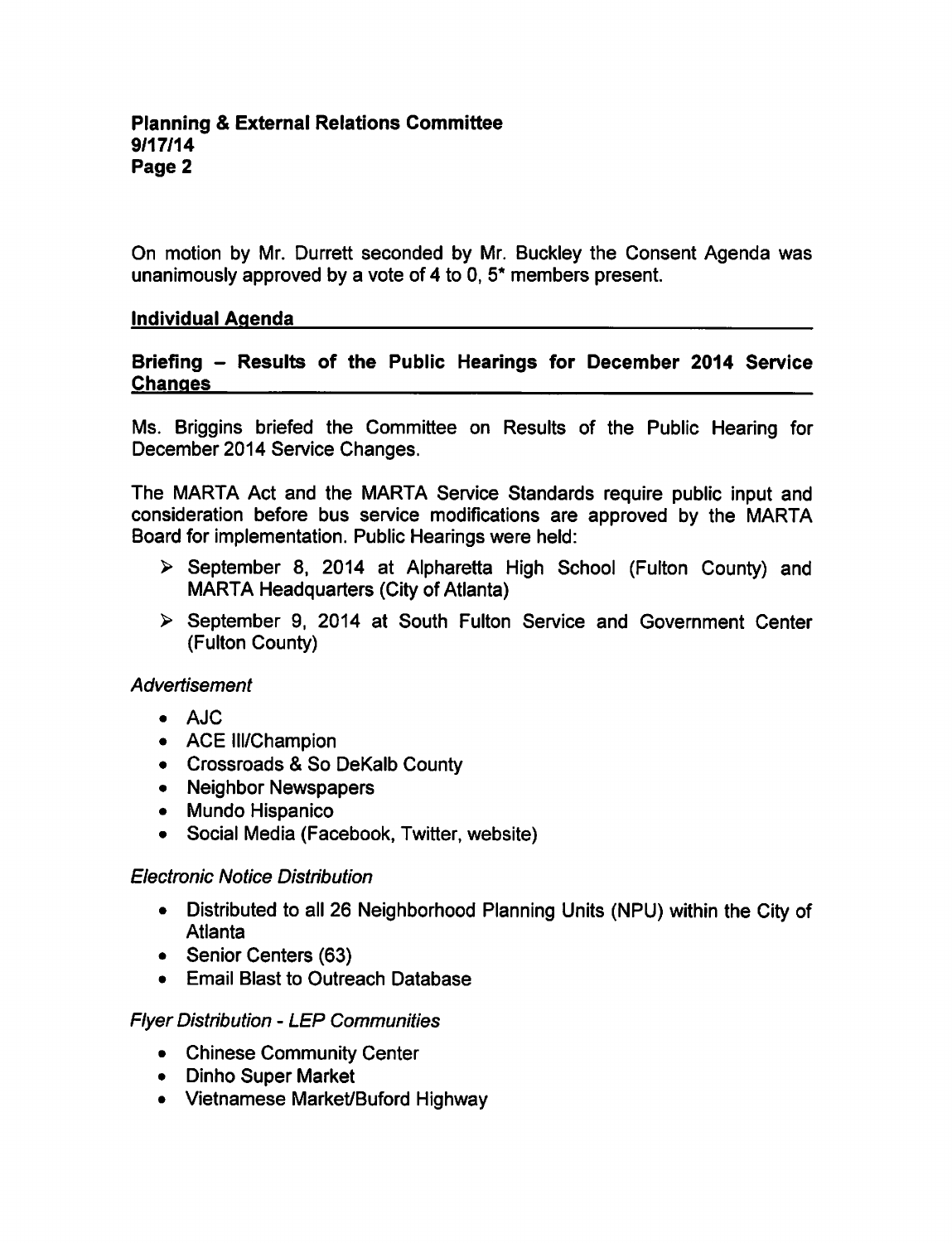### Planning External Relations Committee 9/17/14 Page 3

- Hong Kong Market Jimmy Carter Blvd.
- Super H-Mart Doraville/Peachtree Industrial & 1-285
- Happy Valley Restaurant Jimmy Carter Blyd.
- Buford Farmers Market Media Distribution Desk
- Asian American Resource Center Gwinnett
- Korean Community Center-Buford Highway
- Ho Pin Market Media Table
- Atlanta Chinese Community Church
- Center for Pan Asian American Community Services

### Public Hearing Attendance

- MARTA Headquarters  $-$  September 8<sup>th</sup>
	- $o$  Attendance  $-9$
	- $\circ$  Speakers  $-6$
	- o Media  $-0$
- South Fulton  $-$  September  $8<sup>th</sup>$ 
	- $\circ$  Attendance  $-1$
	- $o$  Speakers  $-0$
	- o Media  $-0$
- North Fulton  $-$  September  $9<sup>th</sup>$ 
	- $\circ$  Attendance  $-23$
	- $\circ$  Speakers  $-7$
	- $\circ$  Media  $-0$

### Public Hearing Comments

- Public Comment Line (Voice Mail) 0
- $\bullet$  Emails 0
- Petitions 1 (737 signatures) Route 74
- $\bullet$  Letters 0
- Public Comments (written) 3

### Comments During Public Hearing

- 3 people spoke in support of changes to Route(s) 89 and 189
- Since the Route 89 changed the bus stop, more trash and crime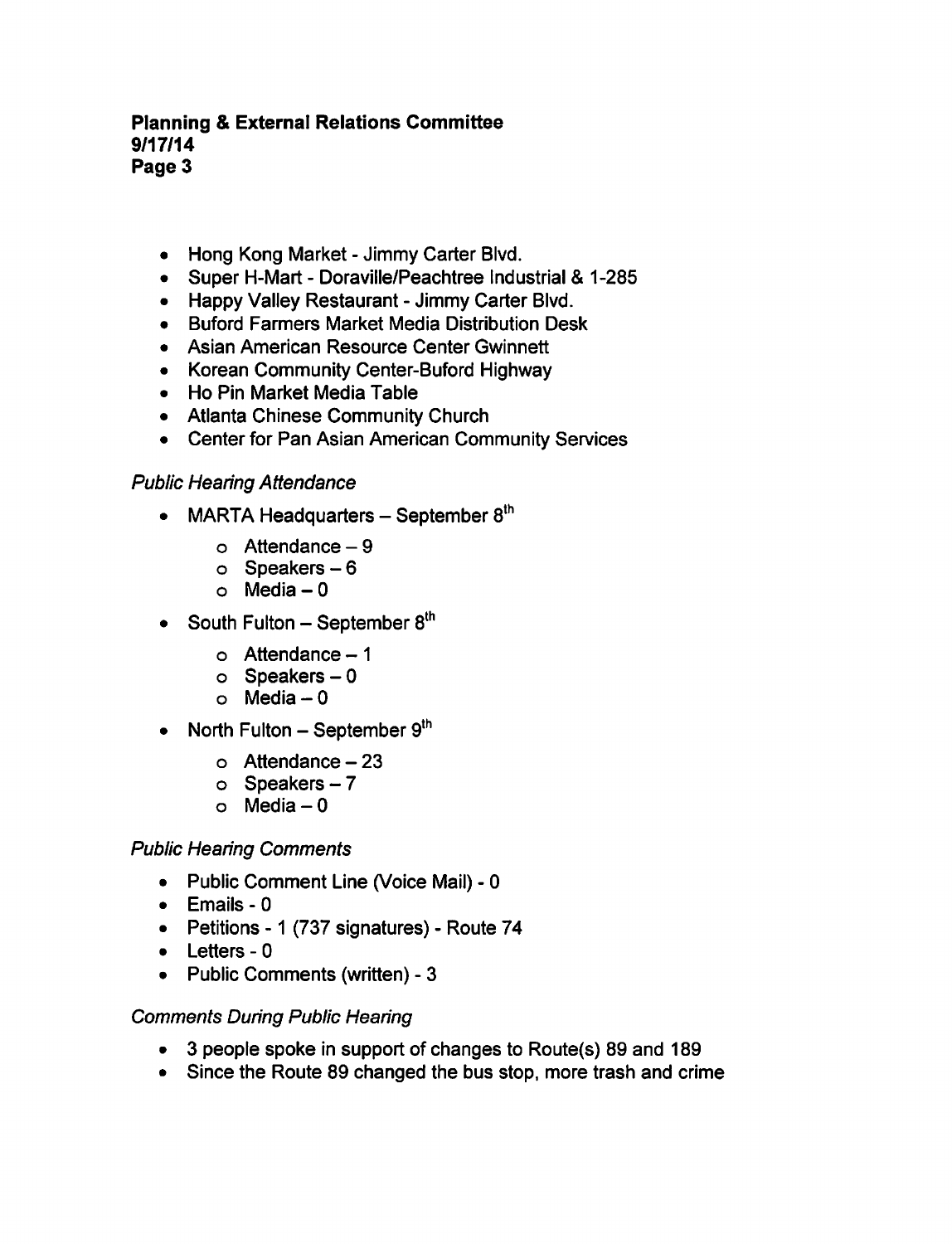### **Planning & External Relations Committee** 9/17/14 Page 4

- Bus along Scofield Road shakes house and tears up road at Old National Highway and Pleasant Road
- Suggested alternate bus route for the 189 and 89 making a right at Lewis and Normandy to eliminate traffic on Scofield Road
- Decrease the number of buses through the internal neighborhood of the Scofield community
- The Route 180 and the cut-off at Stonewall Tell Road adjust it instead of cutting off service to the people in Palmetto
- Add Sunday service back to the 181 Union City
- MARTA employees not riding with respect campaign; employees are rude
- Route 74 wants the route changed back to 2010 service when portion were cut
- Route 74 changes cut off all access to Candler Road and adds an hour to the trip
- Change back the Route 36 to what it was in 2010
- Heavy support for proposed route changes to Route(s) 140-143 by Georgia State University

Mrs. Southall asked will immediate consideration be given to the petition regarding Route 74.

Mr. Williams said it will be considered during the next markup period.

Mrs. Southall asked will MARTA reach back out to the community.

Mr. Williams said yes.

Mrs. Briggins said MARTA has been in touch with the community and will communicate the process.

Mrs. Southall said it is important that they know it is under consideration.

Mrs. Kaufman said she questions whether Alpharetta High School was a good location.

Mrs. Briggins said it was the only place available in North Fulton at that time.

Mrs. Hardage said she would be happy to assist in finding locations in North Fulton.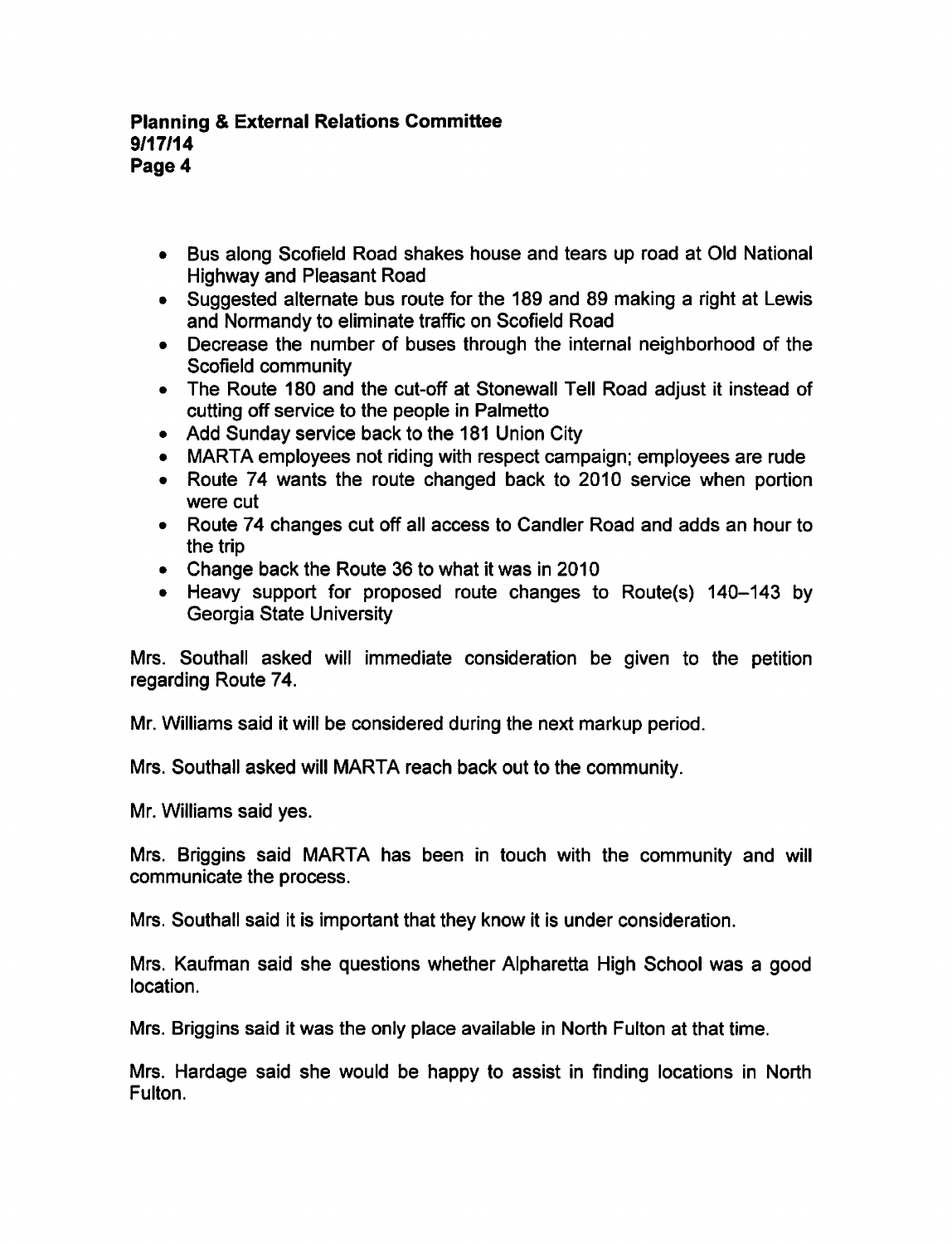Mrs. Southall said many of the comments made during the Public Hearing were not about the proposed modifications; but rather, other matters concerning the system.

Mrs. Briggins said people use the Public Hearings as an opportunity to have voice and the Authority encourages that feedback.

# Resolution Authorizing Approval of the December 2014 Service Changes

Mr. Hayden presented this resolution for Board of Directors approval authorizing the GM/CEO or his delegate to implement service modifications with a scheduled implementation date of December 13, 2014 for Routes: 89-Flat Shoals/Scofield Road; 140-North Point/Mansell Park & Ride; 143-Windward Park and Ride; 180-Fairburn/Palmetto; 189-Old National Hwy/Union Station.

On motion by Mr. Durrett seconded by Mr. Buckley the resolution was unanimously approved by a vote of 6 to 0,  $7*$  members present.

### Briefing – FY14 Quality of Service Annual Presentation

Dr. Salter briefed the Committee on the FY 2014 Quality of Service Survey Annual Presentation.

### Survey Method

- Intercept interviews with 6512 bus and rail patrons from July 2013 through June 2014
- Margin of error: +/- 2.3%
- This report presents:
	- Rider demographic profile
	- Satisfaction
	- Quadrant analysis of performance and importance of 46 service attributes
	- Nuisance behaviors

### Key Findings

**Satisfaction**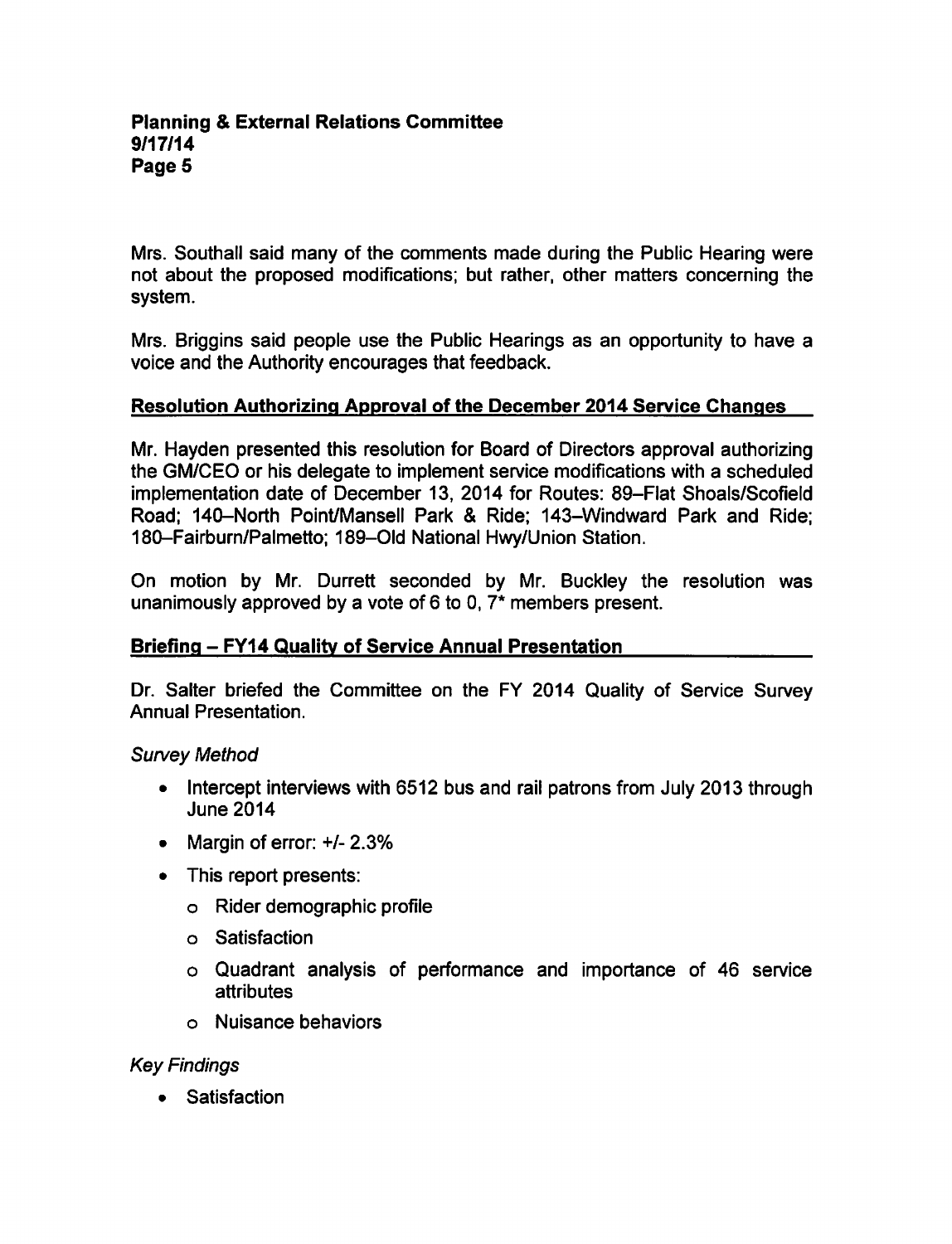- Ratings remained stable in FY14
- o There was a slight shift in scores toward the neutral middle of the scale
- Performance Scores
	- Scores for 24 service attributes improved significantly in FY14 and no scores declined
- Nuisance Behaviors  $\blacksquare$ 
	- Quarterly QOS nuisance reports showed improvement in the third quarter of FY14
- Demographic Trends
	- The percentage of higher income riders and choice riders has increased slightly

## Rider Profiles

- $\bullet$ Compared to FY13, the percentage of riders from lower income households (less than \$30k) has decreased
- At the same time, the percentage of transit choice riders increased

### **Satisfaction**

- Overall Satisfaction  $\bullet$ 
	- Slight shift of scores toward center of the rating scale (neither satisfied nor dissatisfied)
	- All overall satisfaction categories were statistically different from FY13
- Satisfaction with Bus Service  $\bullet$ 
	- Increase in who were neither satisfied nor dissatisfied with bus service
- Satisfaction with Rail Service
	- o Decrease in % who were dissatisfied with rail service

Quadrant Analysis - FY13-FY14 Comparison:

- Focus attributes decreased from 18 to 15
- $\bullet$  Lesser focus attributes decreased from 7 to 4
- $\bullet$  Strengths more than doubled from 5 to 11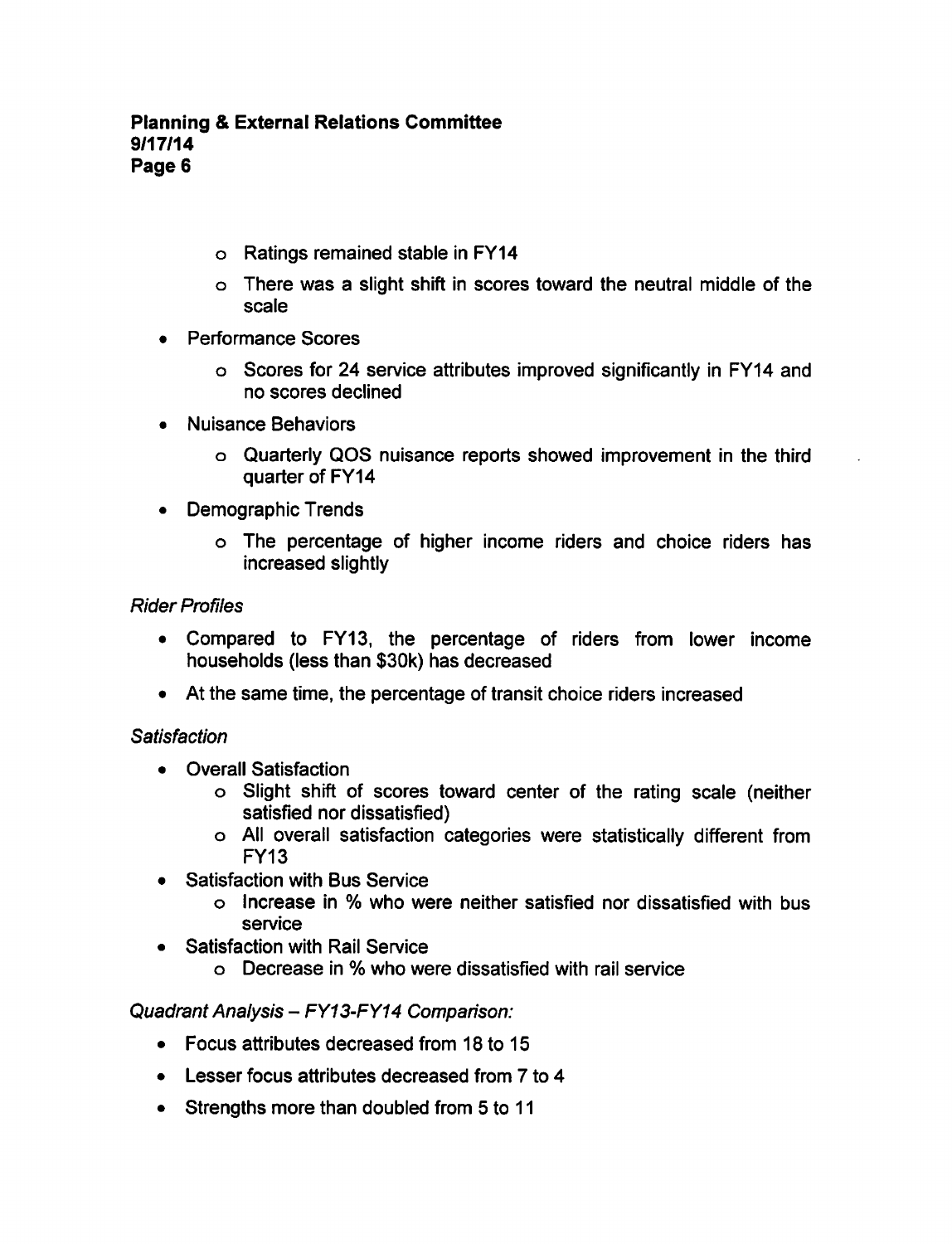#### **Planning & External Relations Committee** 9/17/14 Page 7

- Evaluation attributes increased from 13 to 16
- Scores that have improved since FY13:
	- Out of the 43 performance attributes measured in both FY13 and FY14, there were 24 improvements in scores and no declines

#### Nuisance Behaviors

- Ride with Respect campaign went into effect on November 9, 2013
- For FY14 and FY13 annual percentages, there were no statistical changes in the % of nuisances reported on the bus or rail system
- An analysis by quarter revealed improvements on the rail system in  $3<sup>rd</sup>$ **Quarter**

#### **Conclusions**

- Satisfaction ratings remained stable in FY14. While there was a small  $\bullet$ decrease in satisfied riders, there was also a decline in the percentage of dissatisfied riders
- Twenty-four service attributes received statistically higher scores compared to FY13 and no scores declined
- There are currently 15 low performing service attributes in the Focus quadrant that need attention
- Second and third quarter nuisance behavior reports indicate that the program is having a positive impact on the rail system. In particular, reports of panhandling, unauthorized selling, and arguing have decreased
- Transit choice riders and the percentage of riders with higher household incomes appears to be slowly increasing

Mr. Fjelstul said MARTA's performance has improved, yet satisfaction remains steady. He asked if that mean expectations go up as service improves.

Dr. Salter said that is possible. It is important to note that the satisfaction question is the first on the survey. One of the things staff may consider is reordering the questions on some of the surveys.

Mr. Fjelstul said it looks like MARTA is not getting credit for what is great performance.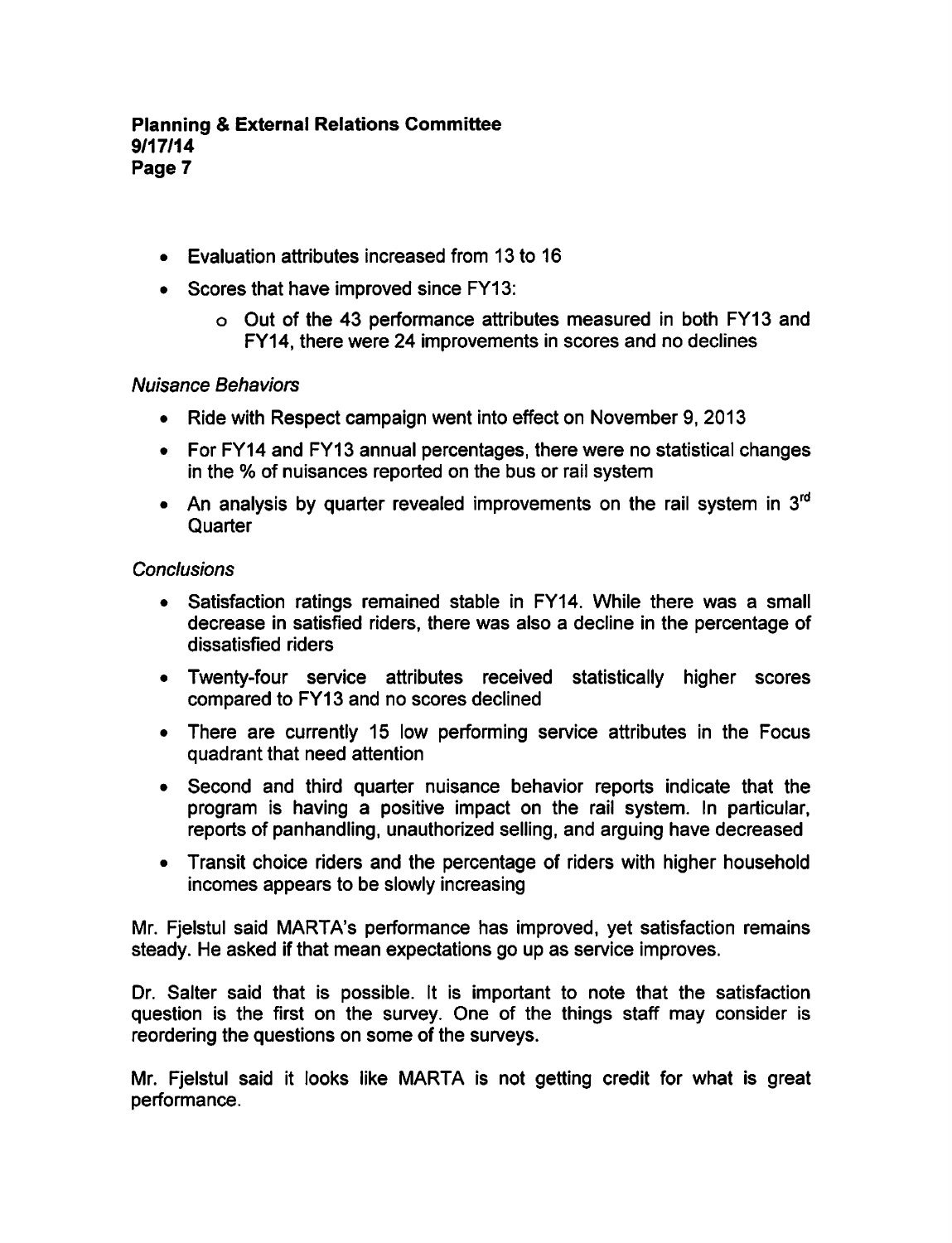Mrs. Kaufman said it is interesting that neither went up  $-$  satisfied riders decreased slightly and there was decline in the percentage of dissatisfied riders.

Mrs. Southall said perhaps it is the way in which the questions are drafted.

Mr. Fjelstul said he believes it has to do with expectations.

Mr. Daniels said MARTA needs to quantify the reasons.

Mrs. Southall agreed that it would help the Board to understand the increases and decreases in satisfaction ratings.

Mr. Durrett asked about customer dissatisfaction regarding weekend frequency.

Mr. Parker said that is the Authority's most legitimate complaint. The bus component can be fixed over time. However, rail is more difficult because MARTA needs track time for maintenance.

Mr. Erves said an average wait on the weekend is 20 minutes for the next train.

Mr. Durrett said perhaps this correlates with Mr. Fjelstul's comments about expectations. He asked can MARTA set the frequency for it may be, due to maintenance.

Mr. Parker said MARTA notifies the public if maintenance will slow down frequency. Unfortunately, tourists or infrequent riders may miss that and not become aware until they experience a delay.

## Briefing - MARTA's 35th Anniversary Video

MARTA celebrated its 35th Anniversary on June 30, 2014. In celebration of the 35<sup>th</sup> Anniversary, MARTA created a commemorative video to celebrate and highlight the Authority's journey over the last 35 years and its vision for the future. The commemorative video was shown to the Committee. Mrs. Southall said staff did an excellent job on the video.

Mrs. Jinadu-Wright thanked Board Members and staff members that contributed to the creation of the video. She said the video will be made available on YouTube and the MARTA website.